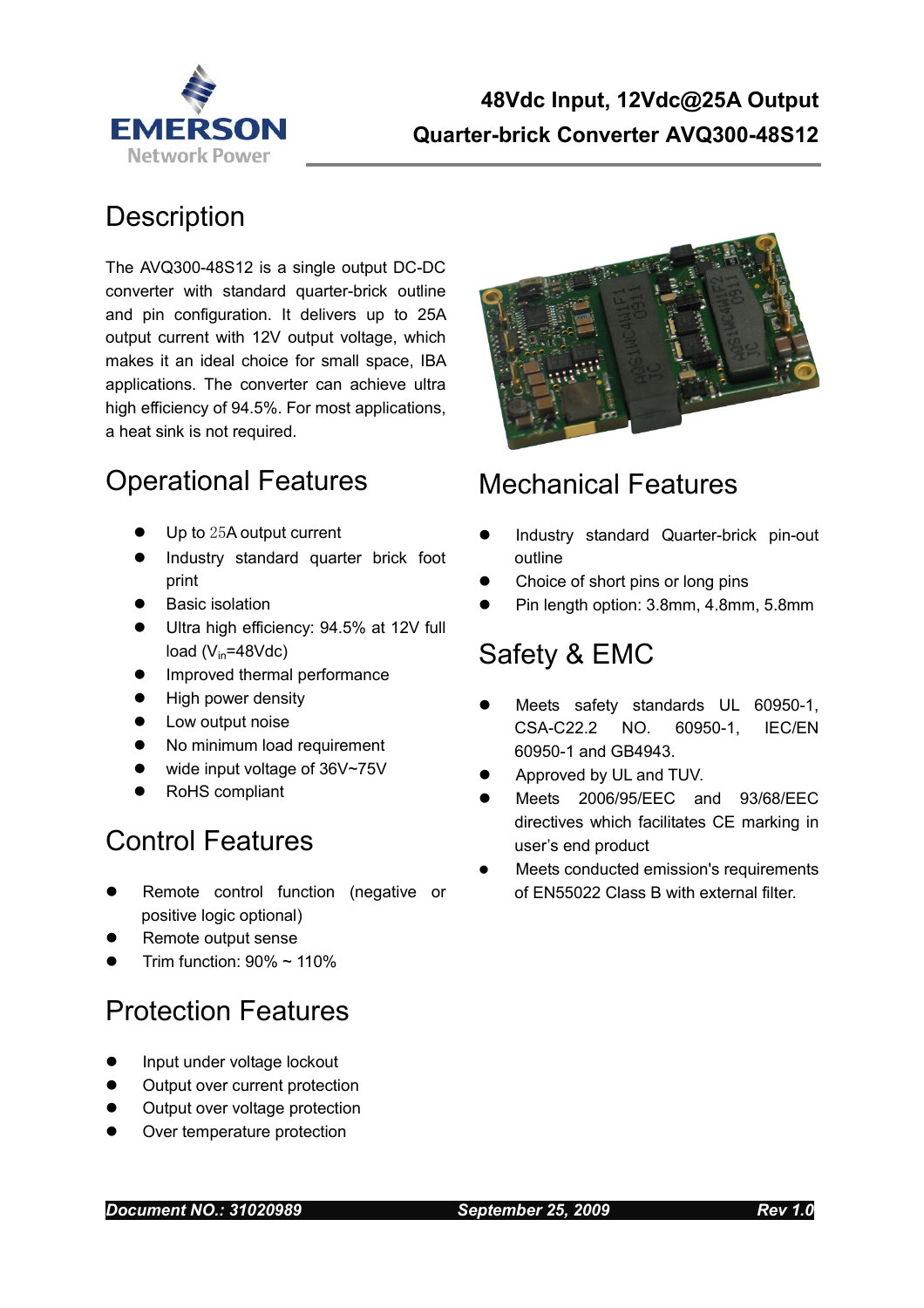# Electrical Characteristics

#### Full operating ambient temperature range is -40°C to +85°C. Specifications are subject to change without notice.

| <b>Parameter</b>                              |                                     | Min.         | Typ.                  | Max.                          | <b>Unit</b> | <b>Notes &amp; Conditions</b>                     |
|-----------------------------------------------|-------------------------------------|--------------|-----------------------|-------------------------------|-------------|---------------------------------------------------|
|                                               |                                     |              |                       | Absolute max. ratings         |             |                                                   |
|                                               | Non-operating                       |              |                       | 100                           | $\vee$      | 100ms                                             |
| Input voltage                                 | Operating                           |              |                       | 80                            | V           | Continuous                                        |
| Operating temperature                         |                                     | $-40$        |                       | 85                            | $^{\circ}C$ |                                                   |
| Storage temperature                           |                                     | $-55$        |                       | 125                           | $^{\circ}C$ |                                                   |
|                                               | Voltage at remote ON/OFF pin        | $-0.3$       |                       | 12                            | $\vee$      |                                                   |
|                                               |                                     |              | Input characteristics |                               |             |                                                   |
| Operating input voltage range                 |                                     | 36           | 48                    | 75                            | V           |                                                   |
|                                               | Turn-on voltage<br>threshold        |              | 35                    | 36                            | V           |                                                   |
| Input<br>under-voltage<br>lockout             | Turn-off voltage<br>threshold       | 32           | 34                    |                               | $\vee$      |                                                   |
|                                               | Lockout voltage<br>hysteresis       | $\mathbf{1}$ |                       | 3                             | V           |                                                   |
| Max. input current                            |                                     |              |                       | 12                            | A           | 36V <sub>in</sub> , full load                     |
| No-load input current                         |                                     |              |                       | 0.2                           | A           |                                                   |
| Standby Input current                         |                                     |              | 0.01                  | 0.1                           | A           | <b>Remote OFF</b>                                 |
| Input reflected ripple current                |                                     |              |                       | 150                           | mA          | Through 12µH inductor; Figure 3                   |
| Recommended input fuse                        |                                     |              |                       | 15                            | Α           | Fast blow external fuse<br>recommended; Figure 10 |
|                                               | Input filter component values (C\L) |              | 8.811                 |                               | µF\µH       | Internal values                                   |
| Recommended external input<br>capacitance     |                                     | 100          |                       |                               | μF          | Low ESR capacitor<br>recommended; Figure 10       |
|                                               |                                     |              |                       | <b>Output characteristics</b> |             |                                                   |
| Output voltage set point (standard<br>option) |                                     | 11.80        | 12                    | 12.20                         | V           | 48V <sub>in</sub> , full load                     |
|                                               |                                     |              |                       | 0.2                           | $\%$        |                                                   |
| Output voltage line regulation                |                                     |              |                       | 24                            | mV          |                                                   |
| Output voltage load regulation                |                                     |              |                       | 0.2                           | $\%$        |                                                   |
|                                               |                                     |              |                       | 24                            | mV          |                                                   |
| Output voltage temperature<br>regulation      |                                     |              |                       | 0.02                          | $\%$ /°C    |                                                   |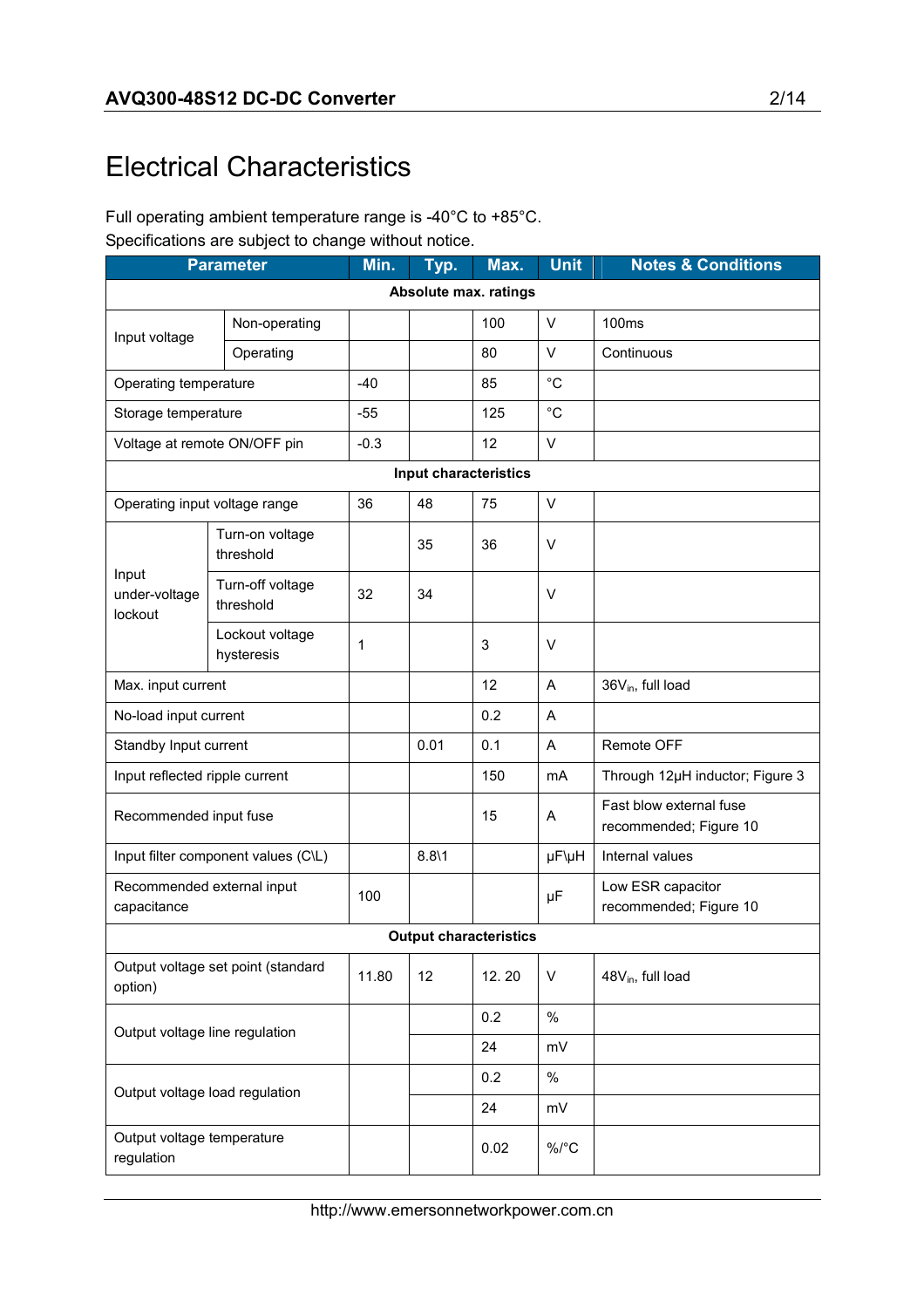#### AVQ300-48S12 DC-DC Converter 3/14

|                                   | <b>Parameter</b>                                  | Min.  | Typ.                           | Max.  | <b>Unit</b> | <b>Notes &amp; Conditions</b>                                                             |
|-----------------------------------|---------------------------------------------------|-------|--------------------------------|-------|-------------|-------------------------------------------------------------------------------------------|
| Total output voltage range        |                                                   | 11.70 | $12 \overline{ }$              | 12.30 | $\vee$      | Over sample, line, load,<br>temperature & life                                            |
| Output voltage ripple and noise   |                                                   |       |                                | 150   | mVpp        | Figure 2<br>20MHz bandwidth; Figure 14                                                    |
| Operating output current range    |                                                   | 0     |                                | 25    | A           |                                                                                           |
| Output DC current-limit inception |                                                   | 26.25 |                                | 32.5  | A           | Foldback: see Figure 10<br>Hiccup: auto-restart when<br>over-current condition is removed |
| Output capacitance                |                                                   | 470   | 1000                           | 10000 | μF          | High frequency and low ESR is<br>recommended                                              |
|                                   |                                                   |       | <b>Dynamic characteristics</b> |       |             |                                                                                           |
| Dynamic<br>response               | $50\%$ ~ 75% ~ 50%<br>$I_{o,max}$ , 0.1A/ $\mu$ s |       |                                | 600   | mV          | Figure 4<br>Test condition: 25°C, nominal<br>input voltage, see Figure 14                 |
|                                   | Settling time                                     |       |                                | 700   | μs          | Recovery to within 1% $V_{o,nom}$                                                         |
|                                   | $50\%$ ~ 75% ~ 50%<br>$I_{o,max}$ , 1A/ $\mu$ s   |       |                                | 1200  | mV          | Figure 5<br>Test condition: 25°C, nominal<br>input voltage, see Figure 14                 |
|                                   | Settling time                                     |       |                                | 700   | μs          | Recovery to within 1% V <sub>o.nom</sub>                                                  |
|                                   | Rise time                                         |       |                                | 100   | ms          | Full load, Figure 6                                                                       |
| Turn-on                           | Turn-on delay time                                |       |                                | 150   | ms          |                                                                                           |
| transient                         | Output voltage<br>overshoot                       |       |                                | 5     | $\%V_{o}$   |                                                                                           |
|                                   |                                                   |       | <b>Efficiency</b>              |       |             |                                                                                           |
| 100% load                         |                                                   |       | 94.5                           |       | $\%$        | Figure 1                                                                                  |
| 50% load                          |                                                   |       | 95                             |       | $\%$        | Figure 1                                                                                  |

# Electrical Characteristics (Continued)

| <b>Parameter</b>                                                          | Min.                       | Typ. | Max. | <b>Unit</b>                | <b>Notes &amp; Conditions</b>                            |  |  |  |
|---------------------------------------------------------------------------|----------------------------|------|------|----------------------------|----------------------------------------------------------|--|--|--|
| <b>Isolation characteristics</b>                                          |                            |      |      |                            |                                                          |  |  |  |
| Isolation voltage (conditions:<br>1mA for 60s, slew rate of<br>1500V/10s) | 1500                       |      |      | v                          | Basic insulation, pollution degree 2,<br>input to output |  |  |  |
|                                                                           | <b>EMC characteristics</b> |      |      |                            |                                                          |  |  |  |
| <b>ESD</b>                                                                |                            | B    |      | IEC/EN61000-4-2<br>Level 3 |                                                          |  |  |  |
| EFT <sup>[1]</sup>                                                        |                            | B    |      | IEC/EN61000-4-4<br>Level 3 |                                                          |  |  |  |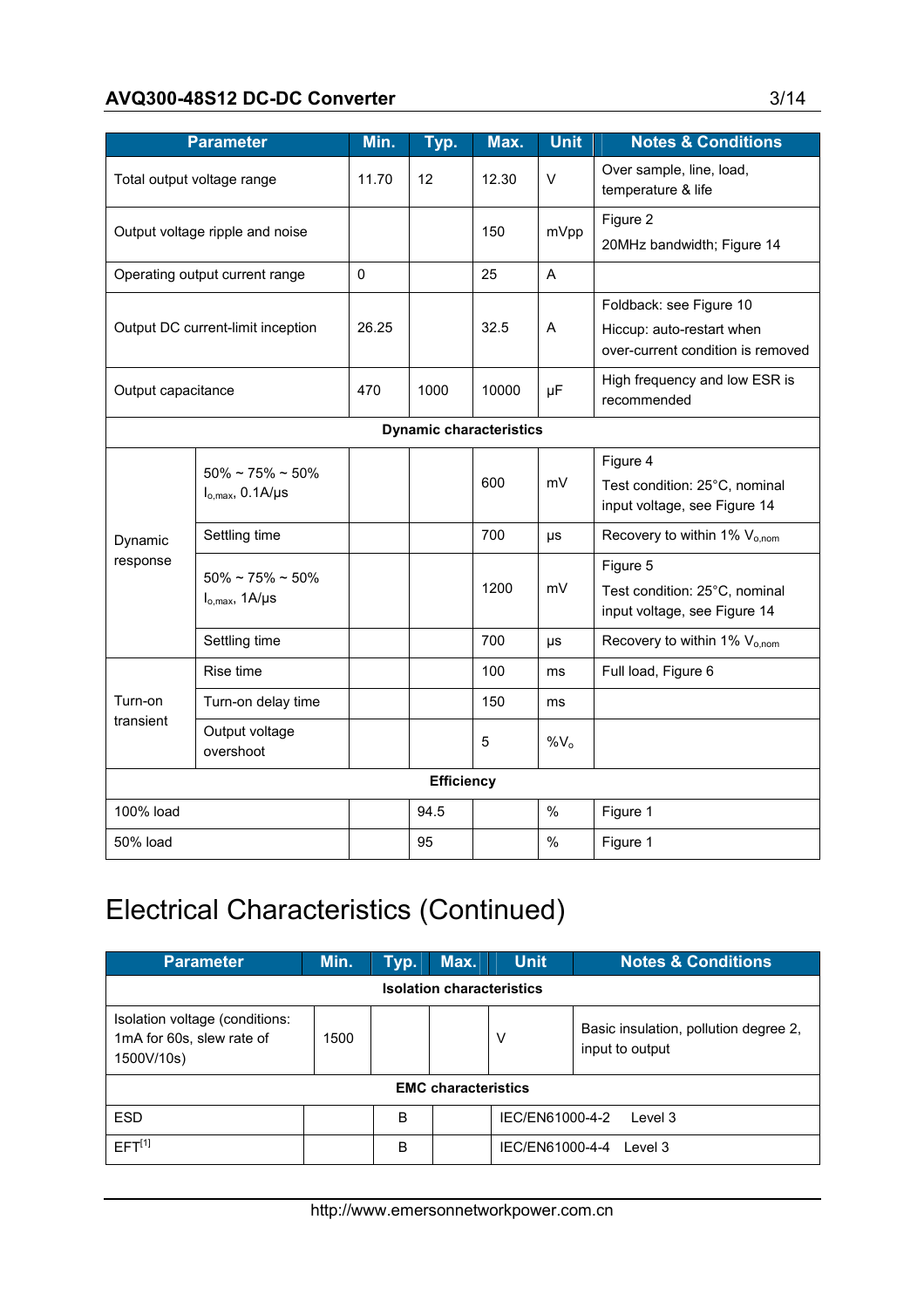#### AVQ300-48S12 DC-DC Converter 4/14

| <b>Parameter</b>                                  |                                    | Min.   | Typ. | Max.                           | <b>Unit</b>                 | <b>Notes &amp; Conditions</b>                                   |  |  |
|---------------------------------------------------|------------------------------------|--------|------|--------------------------------|-----------------------------|-----------------------------------------------------------------|--|--|
|                                                   |                                    |        |      |                                | IEC/EN61000-4-5             |                                                                 |  |  |
| Surges <sup>[1]</sup>                             |                                    |        | B    |                                | Line to Ground(earth): 600V |                                                                 |  |  |
|                                                   |                                    |        |      |                                | Line to Line: 600V          |                                                                 |  |  |
| Conducted disturbances<br>immunity                |                                    |        | Α    |                                | IEC/EN61000-4-6             | Level 2                                                         |  |  |
| DC voltage dips, short<br>interruption, variation |                                    |        | B    |                                | EN61000-4-29                |                                                                 |  |  |
| <b>Conducted Emission</b>                         |                                    |        |      |                                |                             | EN55022, DC Input, Class B                                      |  |  |
|                                                   |                                    |        |      | <b>Feature characteristics</b> |                             |                                                                 |  |  |
| Switching frequency                               |                                    | 135    | 145  | 155                            | kHz                         |                                                                 |  |  |
| Remote ON/OFF<br>control (positive                | Off-state<br>voltage               | $-0.7$ |      | 1.2                            | $\vee$                      |                                                                 |  |  |
| logic)                                            | On-state<br>voltage                | 3.5    |      | 12                             | $\vee$                      | See Figure 11                                                   |  |  |
| Remote ON/OFF<br>control (negative                | Off-state<br>voltage               | 3.5    |      | 12                             | $\vee$                      |                                                                 |  |  |
| logic)                                            | On-State<br>Voltage                | $-0.7$ |      | 1.2                            | $\vee$                      |                                                                 |  |  |
| Output voltage trim range                         |                                    | 10.8   |      | 13.2                           | V                           | Trim<br>See<br>Characteristics<br>of<br><b>Application Note</b> |  |  |
| Output voltage remote sense<br>range              |                                    |        |      | 0.6                            | V                           |                                                                 |  |  |
| Output over-voltage<br>protection                 |                                    | 125    |      | 150                            | %Vo,nom                     | Hiccup: auto-restart when<br>over-voltage condition is removed  |  |  |
| Over-temperature shutdown                         |                                    |        | 120  |                                | $^{\circ}C$                 | Auto recovery;<br>OTP test point: see Figure 16                 |  |  |
| Over-temperature hysteresis                       |                                    |        | 10   |                                | $^{\circ}C$                 |                                                                 |  |  |
|                                                   | <b>Reliability characteristics</b> |        |      |                                |                             |                                                                 |  |  |
| Calculated MTBF (telcordia)                       |                                    |        | 1.5  |                                | $10^6 h$                    | Telcordia SR-332-2006; 80% load,<br>300LFM, 40°C Ta             |  |  |

Note 1:

Criterion A: Normal performance during and after test.

Criterion B: Normal performance after test, automatic restart is allowed after test.

For EFT and Surges, system reset is no allowed.

Criterion C: Normal performance after test, the module can be restarted manually after test.

Normal performance means that output noise (Vpp) meet the requirement of the specifications.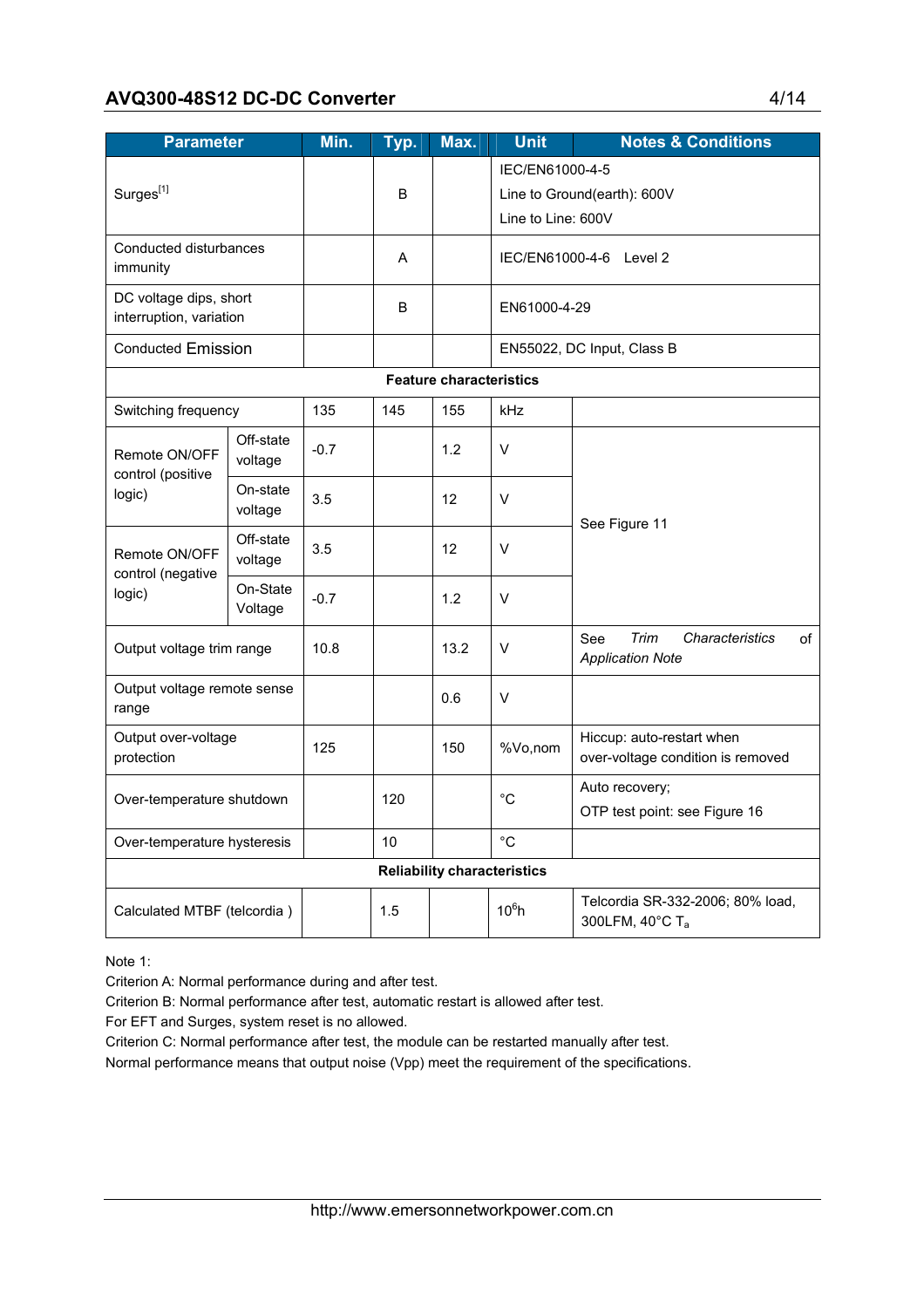# Qualification Testing

| <b>Parameter</b> | Unit (pcs) | <b>Test condition</b>                                                                                                                     |
|------------------|------------|-------------------------------------------------------------------------------------------------------------------------------------------|
| Halt test        | $4 \sim 5$ | $T_{a,min}$ -10°C to $T_{a,max}$ +10°C, 5°C step, V <sub>in</sub> =min to max, 0 ~ 105% load                                              |
| Vibration        | 3          | Frequency range: $5Hz \sim 20Hz$ , $20Hz \sim 200Hz$ , A.S.D: $1.0m^2/s^3$ , $-3db/oct$ ,<br>axes of vibration: X/Y/Z<br>Time: 30min/axis |
| Mechanical shock | 3          | 30g, 6ms, 3axes, 6directions, 3time/direction                                                                                             |
| Thermal shock    | 3          | -40°C to 100°C, unit temperature 20 cycles                                                                                                |
| Thermal cycling  | 3          | -40°C to 55°C, temperature change rate: 1°C/min, cycles: 2cycles                                                                          |
| Humidity         | 3          | 40°C, 95%RH, 48h                                                                                                                          |
| Solder ability   | 15         | IPC J-STD-002C-2007                                                                                                                       |

## Characteristic Curves







Figure 2 Output ripple & noise (2µs/div, 20mV/div), see Figure 14 for test configuration



10mA/div), see Figure 14 for test configuration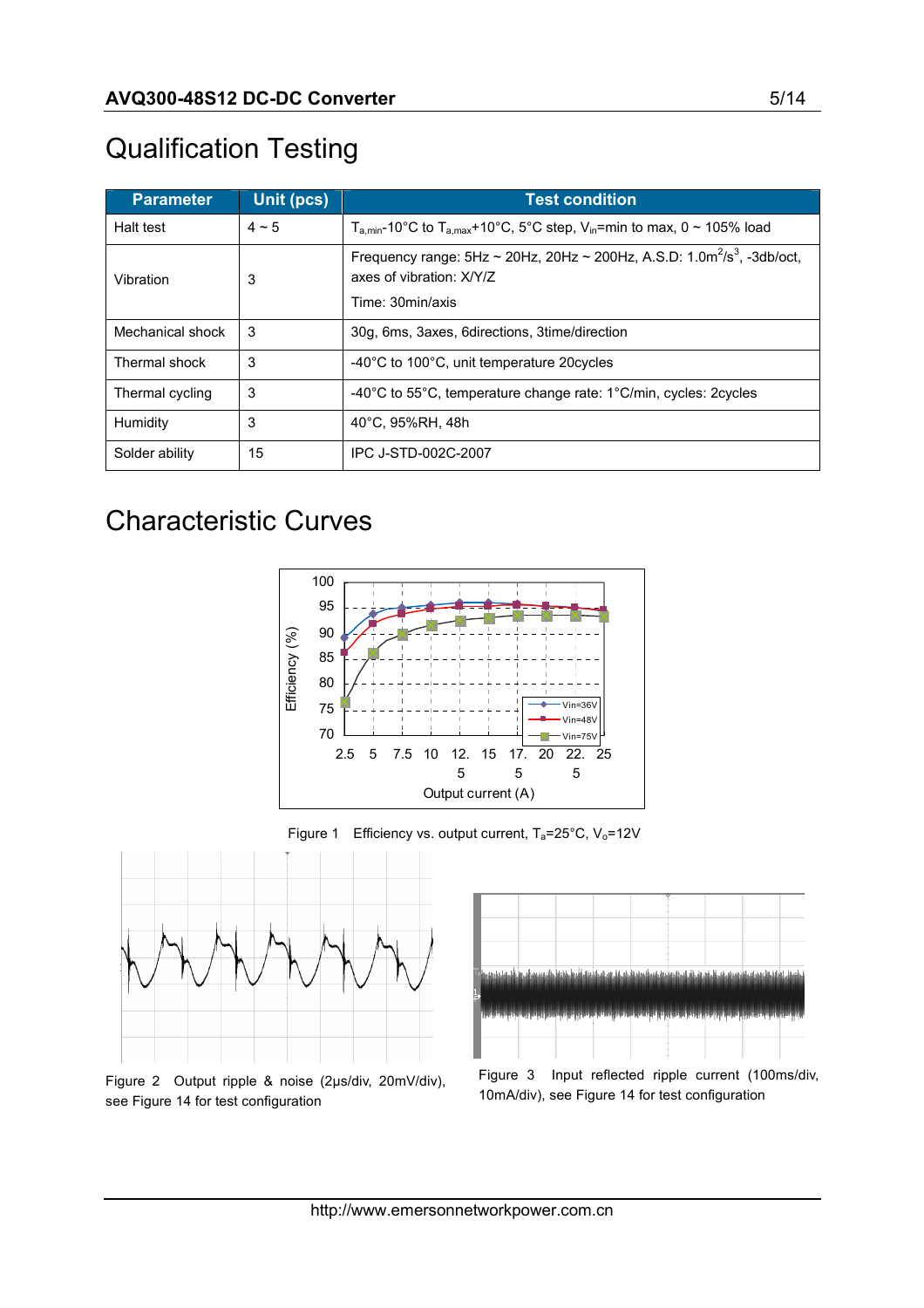

Figure 4 Dynamic response for 25% load step (50%  $\sim$  $75\% \sim 50\%$ ) and 0.1A/us slew rate, (2ms/div), see Figure 10 for test configuration; CH2-output voltage (200mV/div); CH1-output current (10A/div)



Figure 6 Output voltage startup by power on, (100ms/div), see Figure 10 for test configuration ; CH2-output voltage (5V/div); CH1-intput voltage (20V/div)



Figure 8 Output voltage startup by remote ON, (100ms/div), see Figure 10 for test configuration; CH2-output voltage (5V/div); CH1-remote ON (2V/div)



Figure 5 Dynamic response for 25% load step (50%  $\sim$  $75\% \sim 50\%$ ) and 1A/µs slew rate, (2ms/div), see Figure 10 for test configuration; CH2-output voltage (200mV/div); CH1-output current (10A/div)



Figure 7 Output voltage shut down by power off, (50ms/div), see Figure 10 for test configuration ; CH2-output voltage (5V/div); CH1-input voltage (20V/div)



Figure 9 Output voltage shutdown by remote OFF, (5ms/div), see Figure 10 for test configuration; CH2-output voltage (5V/div); CH1-remote OFF voltage (2V/div)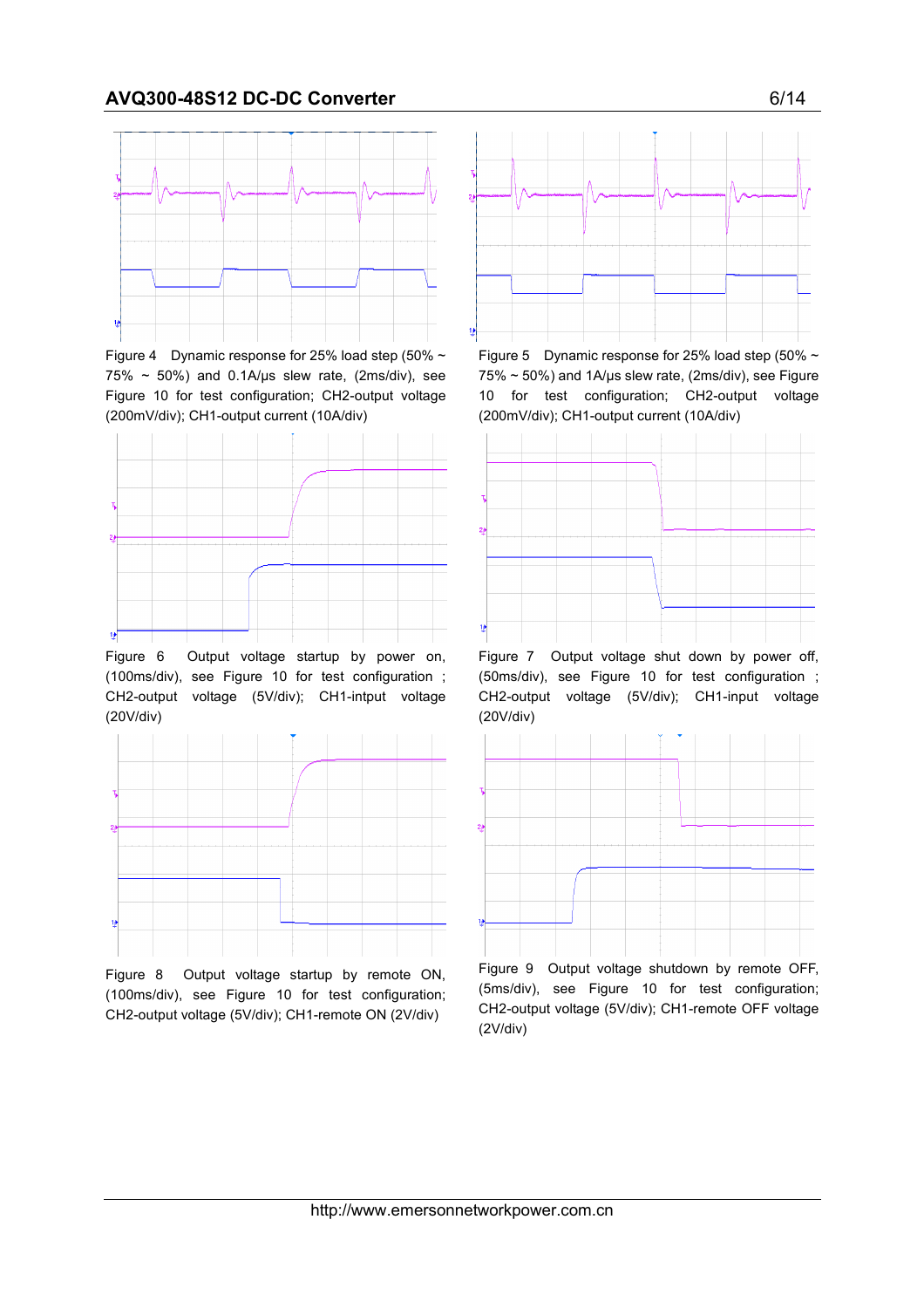# Application Note

### Typical Application



Figure 10 Typical application

C1: 100µF/100V electrolytic capacitor, P/N: UPM2A101MHD (Nichicon) or equivalent caps C2: 1µF/100V X7R ceramic capacitor, P/N: C3225X7R2A105KT0L0U (TDK) or equivalent caps C3: 1000µF electrolytic capacitor, P/N: UPM1E102MHP (Nichicon) or equivalent caps Note: The converter cannot be used in parallel mode directly!

Fuse: External fast blow fuse with a rating of 15A. The recommended fuse model is 0324020 MXP from LITTLEFUSE.

### Remote ON/OFF

The converter is equipped with a primary ON/OFF pin used to remotely turn the converter on or off via a system signal. Two CNT logic options are available. For the positive logic model a system logic low signal will turn the converter off. For the negative logic model a system logic high signal will turn the converter off. For negative logic models where no control signal will be used the ON/OFF pin should be connected directly to  $-V_{in}$  to ensure proper operation. For positive logic models where no control signal will be used the ON/OFF pin should be left unconnected. The following figure shows a few simple CNT circuits.

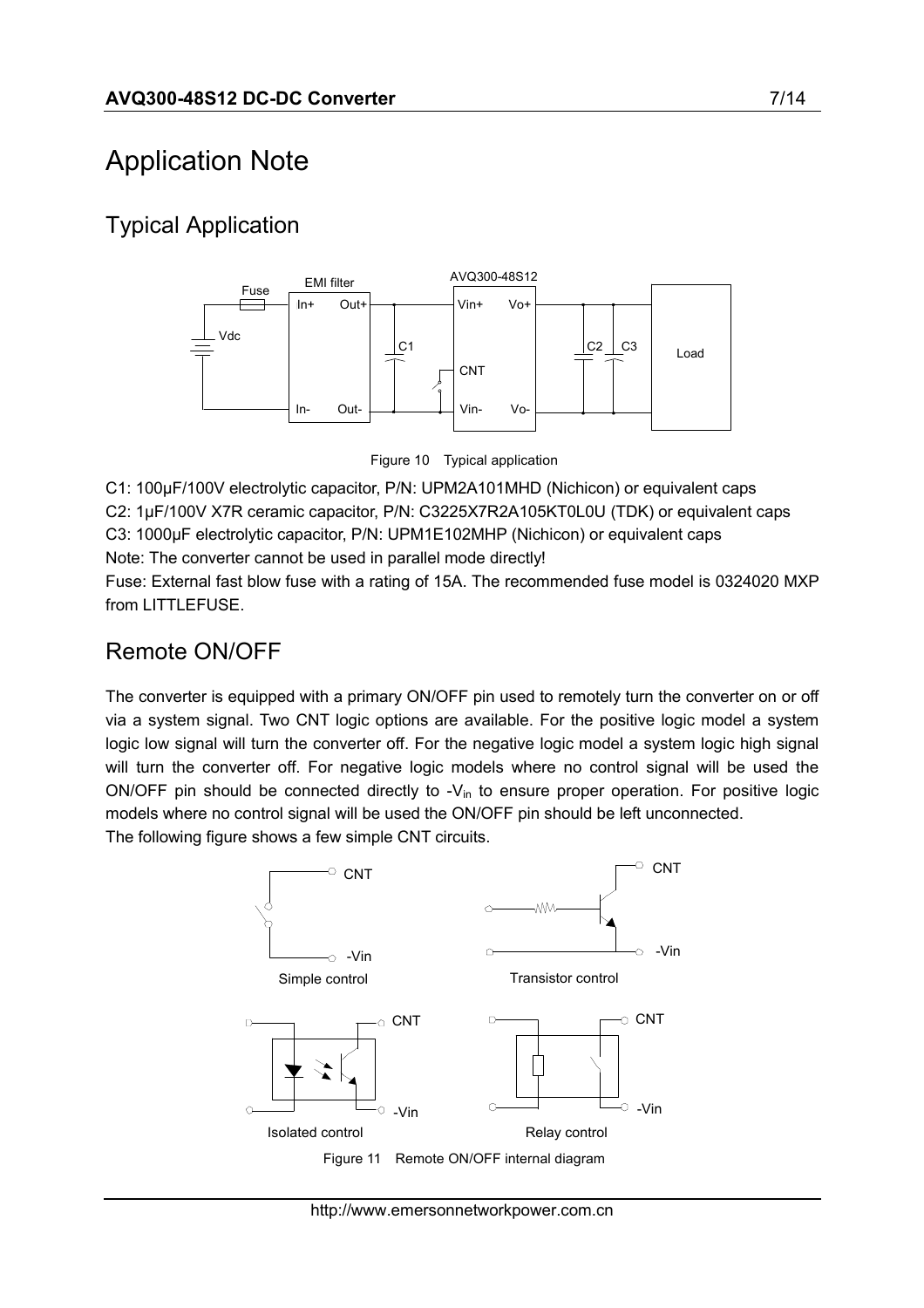### Trim Characteristics

Connecting an external resistor between Trim pin and  $V<sub>o</sub>$ - pin will decrease the output voltage. While connecting it between Trim and  $V_0$ + will increase the output voltage. The following equations determine the external resistance to obtain the trimmed output voltage.

$$
R_{\text{trim-down}} = \left(\frac{511}{\Delta\%} - 10.22\right)k\Omega
$$
  
\n
$$
R_{\text{trim-up}} = \left(\frac{5.11V_{\text{nominal}}(100 + \Delta\%)}{1.225\Delta\%} - \frac{511}{\Delta\%} - 10.22\right)k\Omega
$$
  
\n
$$
\Delta\% = \left|\frac{V_{\text{nominal}} - V_{\text{desired}}}{V_{\text{nominal}}}\right| \times 100
$$

 $V_{\textit{norm}}$ : Nominal output voltage.

When trimming up, the output current should be decreased accordingly so as not to exceed the maximum output power and the minimum input voltage should be increased.



### Sense Characteristics

If the load is far from the unit, connect  $S<sup>+</sup>$  and  $S<sup>-</sup>$  to the terminal of the load respectively to compensate the voltage drop on the transmission line. See Figure 10.

If the sense compensate function is not necessary, connect S+ to  $V_0$ + and S- to  $V_0$ - directly.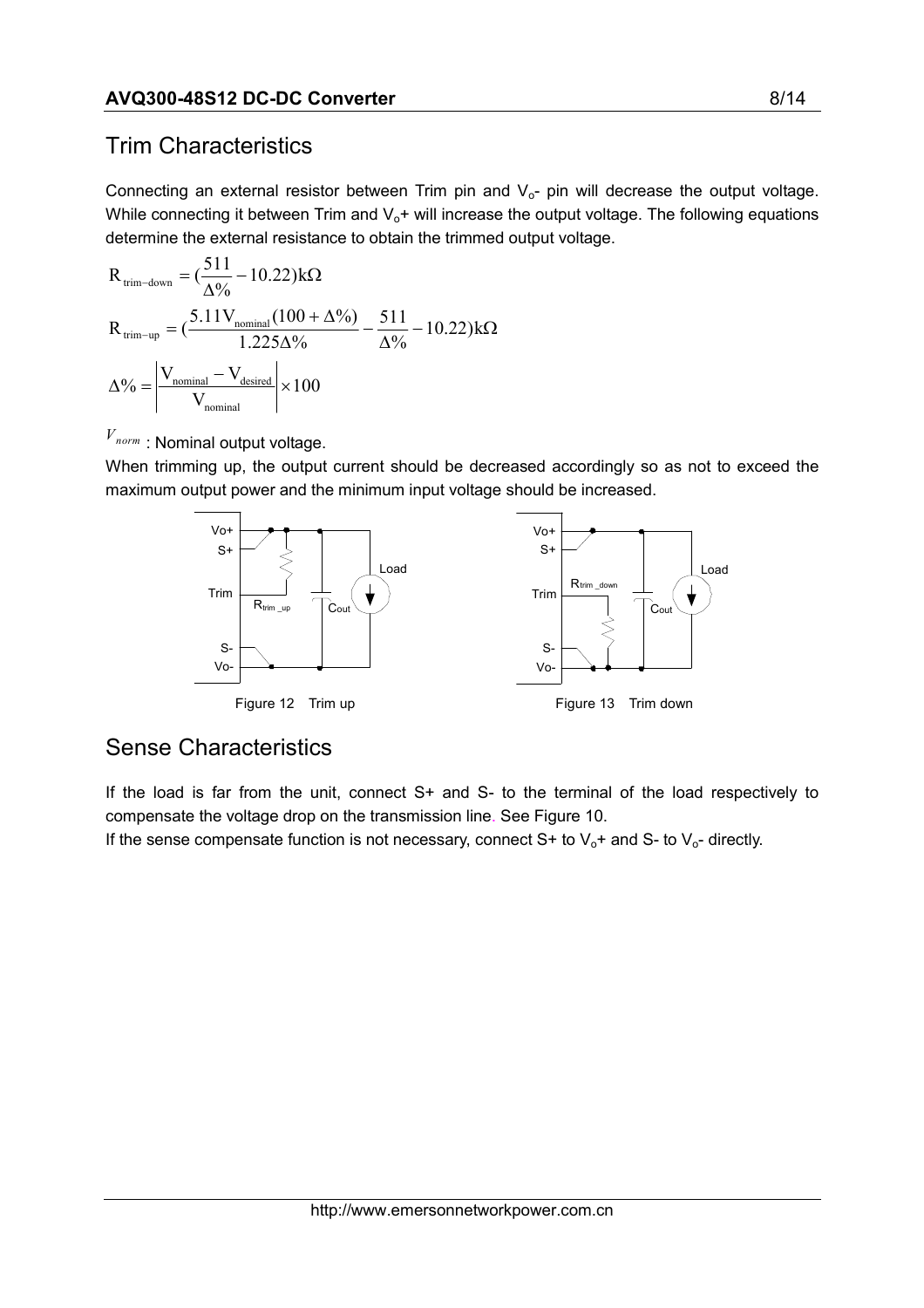# Input Ripple & Inrush Current And Output Ripple & Noise Test **Configuration**



Figure 14 Input ripple & inrush current, ripple & noise test configuration

Vdc: DC power supply

L1: 12µH

Cin: 220µF/100V typical

C1: Input electrolytic capacitor, according to the same type as C1 in Figure 10

C2: Output electrolytic capacitor, according to the same type as C3 in Figure 10

Note: Using a coaxial cable with series 50Ω resistor and 0.68µF ceramic capacitor or a ground ring of probe to test output ripple & noise is recommended.

### EMC Filter Configuration



Figure 15 EMC test configuration

C1~C5: SMD ceramic capacitor -100V-1000nF-X7R-1210

C6: SMD ceramic capacitor -100V-100nF-±10%-X7R-1206

L1, L2: Common mode inductor - single phase -473uH-±25%-14A magnetic ring 1\*25.4\*12.7mm working temperature range includes module temperature rise. Temperature rise at rated current: 55°C max

C8~C11: High-voltage CHIP ceramic capacitor. Capacitance: 0.1U/630V/X7R. Size: 2220. Capable of withstanding 1kV voltage

C7: Input electrolytic capacitor, according to the same type as C1 in Figure 10

C12: Output electrolytic capacitor, according to the same type as C3 in Figure 10

U2: Module to test, AVQ300-48S12

PE: Connected to output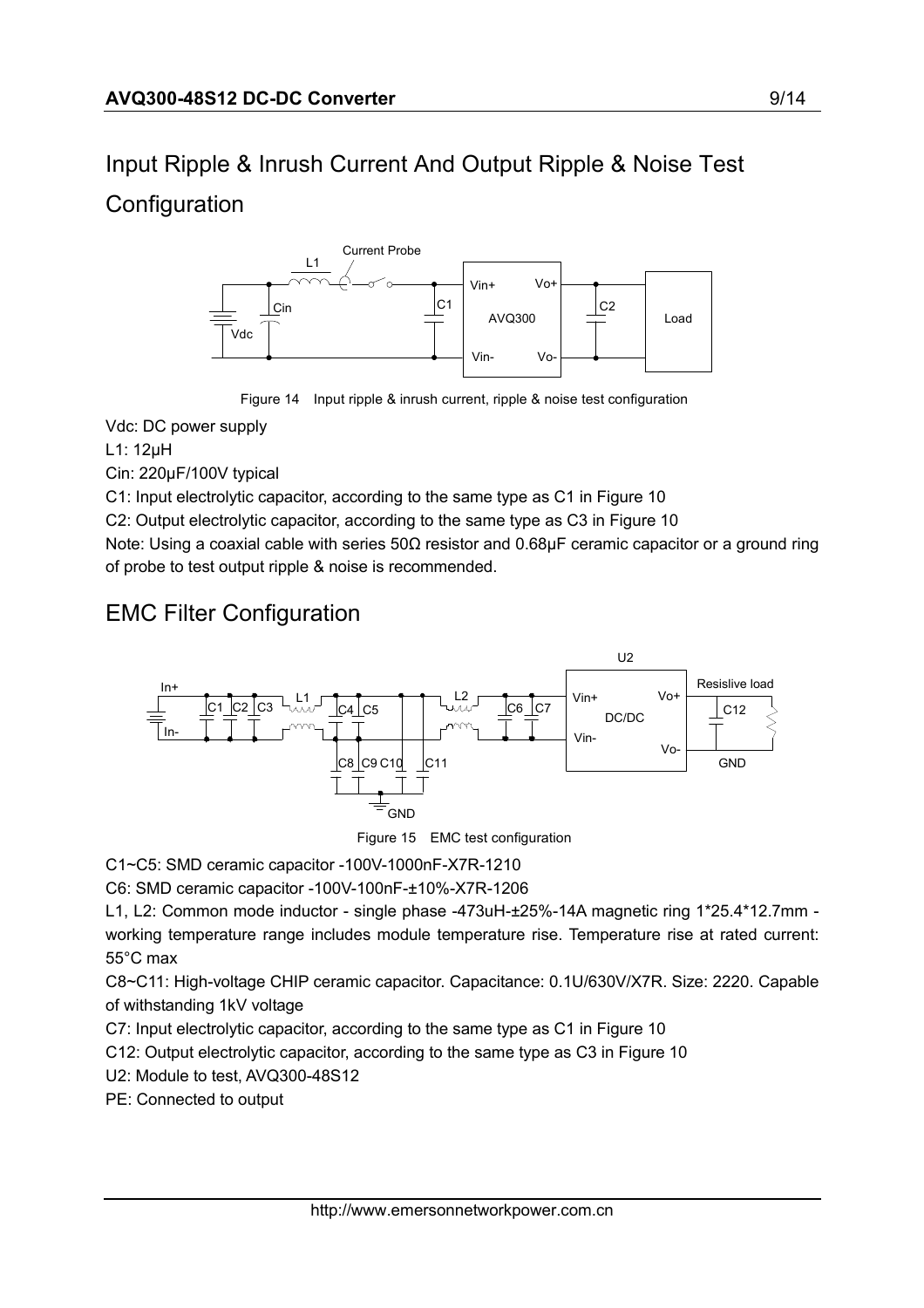### Thermal Considerations

The converter is designed to operate in different thermal environments and sufficient cooling must be provided.

Proper cooling of the DC-DC converter can be verified by measuring the temperature at the test point. The temperature at this point should not exceed the max values of 120°C.

The converter can operate in an enclosed environment without forced air convection. The converter can deliver output power at 85°C ambient temperature provided the test point temperature is kept below the max values of 120°C.



Figure 16 Temperature test point on base plate, air flowing across the converter from pin 1 to pin 3

| <b>Test point</b> | ∣Temperature limit <sup>।</sup> |
|-------------------|---------------------------------|
| Test point        | $120^{\circ}$ C                 |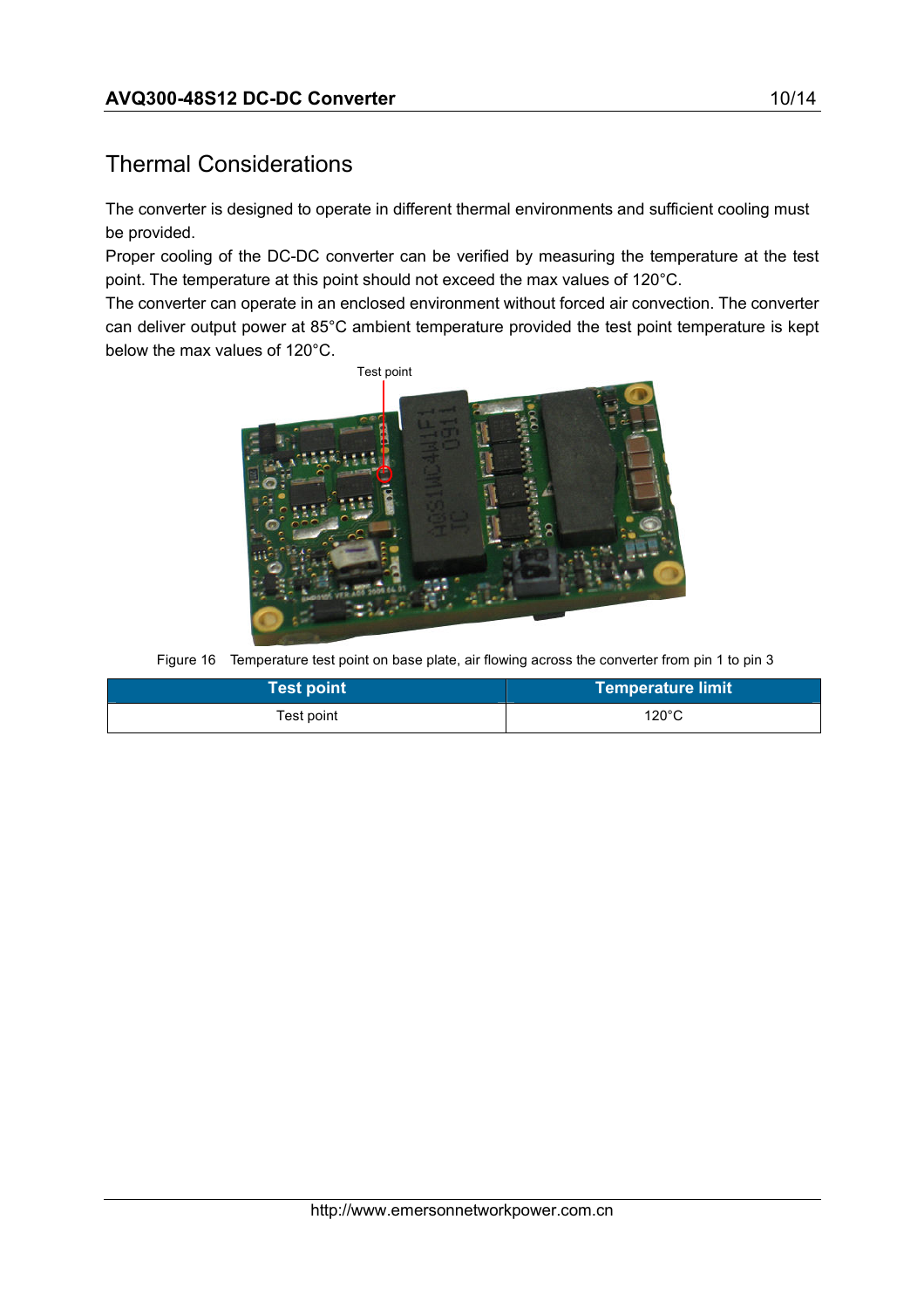Figure 17 shows the derating output current vs. ambient air temperature at different air velocity .The typical test condition is shown in Figure 17.



Figure 17 Output power derating, 48V<sub>in</sub>, air flowing across the converter from pin 1 to pin 3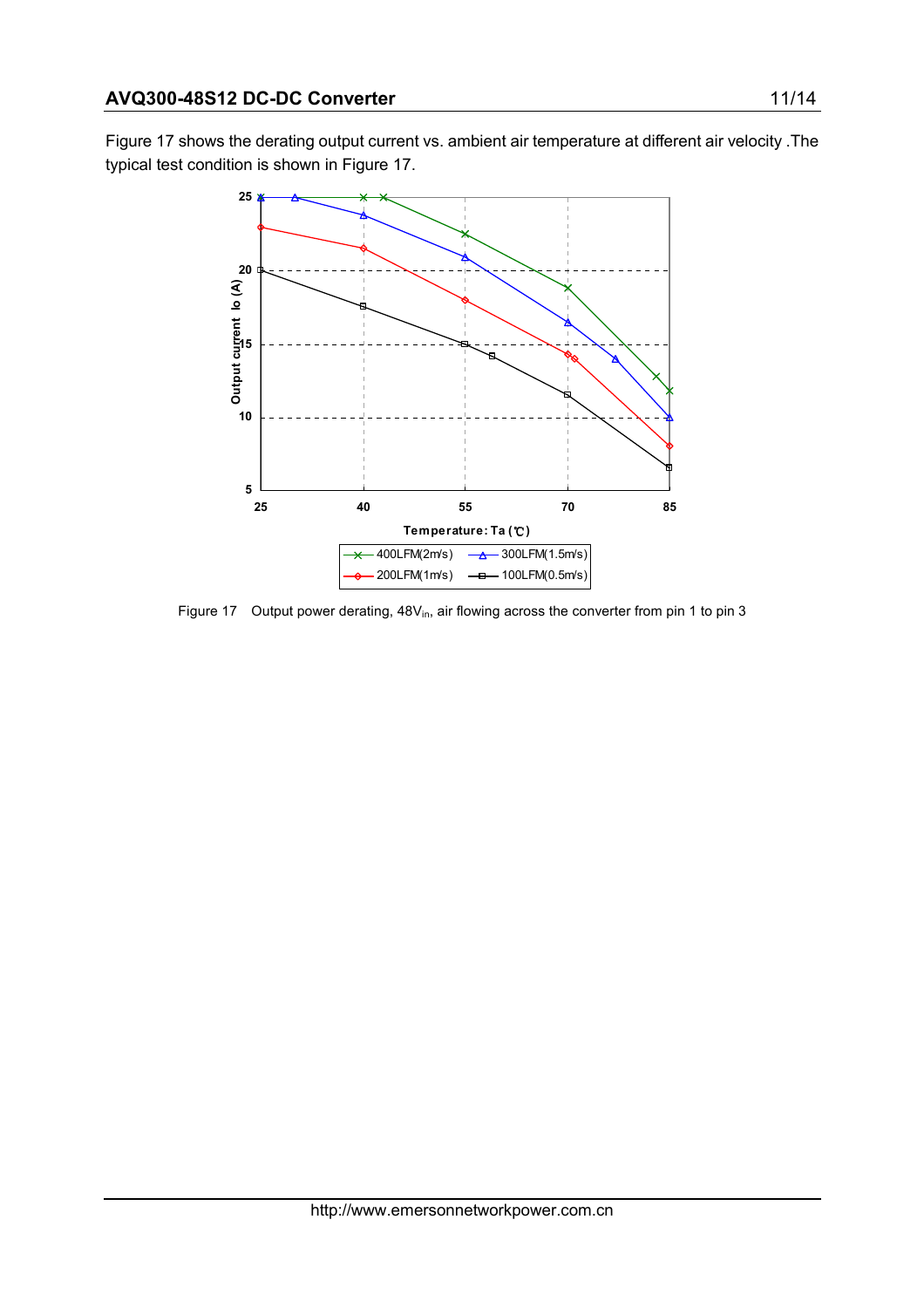### Mechanical Diagram



Unit: mm[inch] Bottom view: pin on upside Tolerance:  $X.Xmm \pm 0.5mm[X.X in. \pm 0.02in.]$  $X.XXmm \pm 0.25mm[X.XX in. \pm 0.01in.]$ 

Figure 18 Mechanical diagram

#### Pin length option

| <b>Device code suffix</b> |                        |
|---------------------------|------------------------|
| -4                        | $4.8$ mm $\pm 0.25$ mm |
| -6                        | 3.8mm±0.25mm           |
| -8                        | $2.8$ mm $\pm 0.25$ mm |
| None                      | 5.8mm±0.25mm           |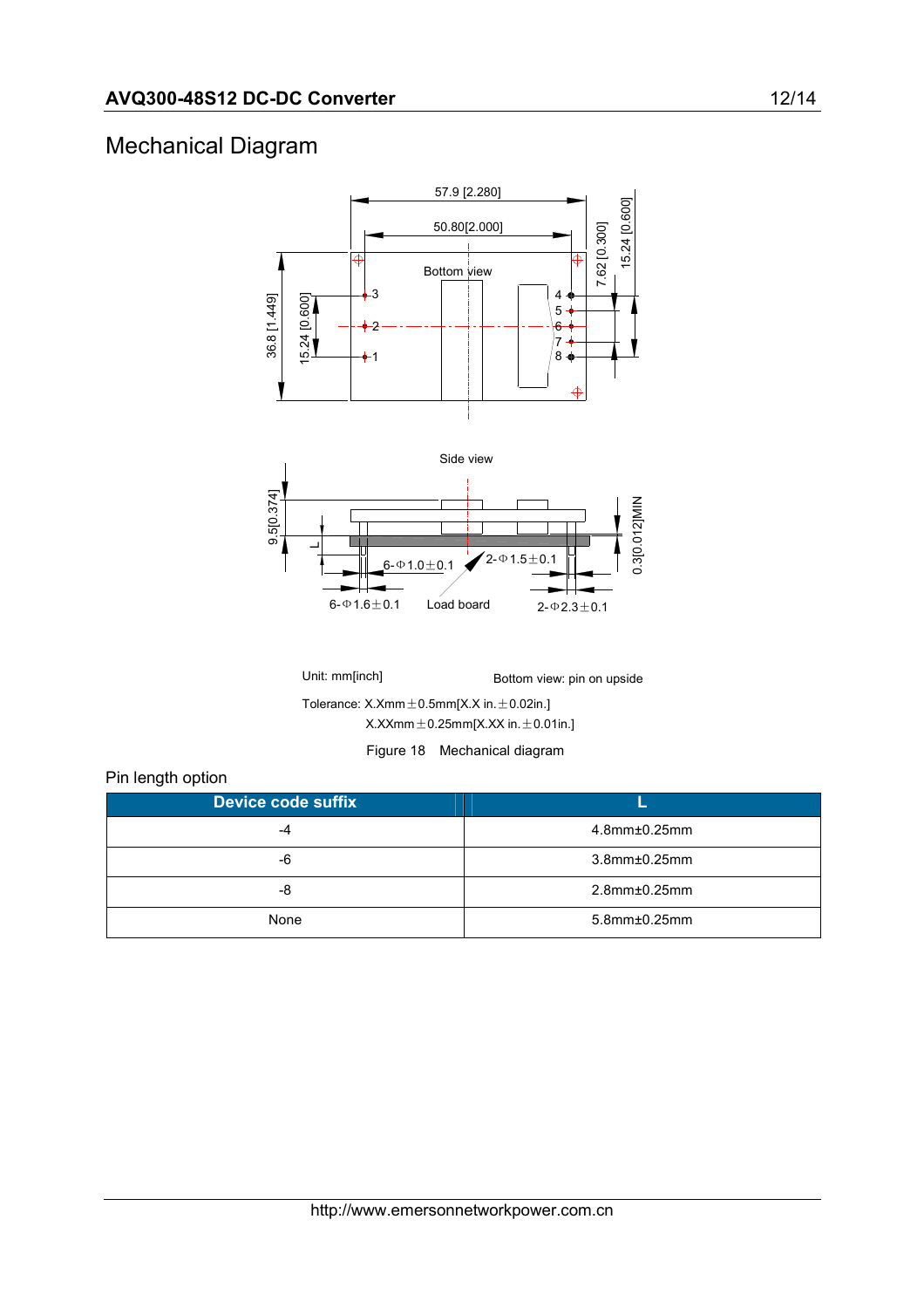#### Pin Designations

| Pin NO.        | <b>Name</b>   | <b>Function</b>                |
|----------------|---------------|--------------------------------|
|                | $V_{in}+$     | Positive input terminal        |
| $\overline{2}$ | Remote ON/OFF | <b>ON/OFF</b> control terminal |
| 3              | $V_{in}$ -    | Negative input terminal        |
| 4              | $V_{0}$ -     | Negative output terminal       |
| 5              | Sense-        | Negative remote sense          |
| 6              | Trim          | Output voltage trim            |
| 7              | Sense+        | Positive remote sense          |
| 8              | $V_0 +$       | Positive output terminal       |

### Soldering

The product is intended for standard manual, wave soldering.

When wave soldering is used, the temperature on pins is specified to maximum 260°C for maximum 7s.

When soldering by hand, the iron temperature should be maintained at  $300^{\circ}$ C ~  $380^{\circ}$ C and applied to the converter pins for less than 10s. Longer exposure can cause internal damage to the converter.

Cleaning of solder joint can be performed with cleaning solvent IPA or similative.

### Ordering Information

| <b>AVQ300</b> | п | 48 | $\bullet$<br>ъ, | $\overline{A}$<br>. . | D           | B             |        |   |
|---------------|---|----|-----------------|-----------------------|-------------|---------------|--------|---|
| <b>.</b>      |   | 2  | (3)<br>◡        | $\overline{4}$        | $\circledS$ | $\widehat{6}$ | G<br>◡ | o |

| $\left(1\right)$ | Model series         | AVQ: high efficiency quarter brick series, 300: output power 300W |
|------------------|----------------------|-------------------------------------------------------------------|
| 2                | Input voltage        | 48: 36V ~ 75V input range, rated input voltage 48V                |
| ③                | Output number        | S: single output                                                  |
| $^{\circledA}$   | Rated output voltage | 12: 12V output                                                    |
| $\circledS$      | Remote ON/OFF logic  | Default: negative; P: positive logic                              |
| $\circledR$      | baseplated           | with baseplate                                                    |
| (7)              | Pin length           | $-4:4.8$ mm $+0.25$ mm                                            |
| (8)              | RoHS status          | L: RoHS, R6; Y: RoHS, R5                                          |